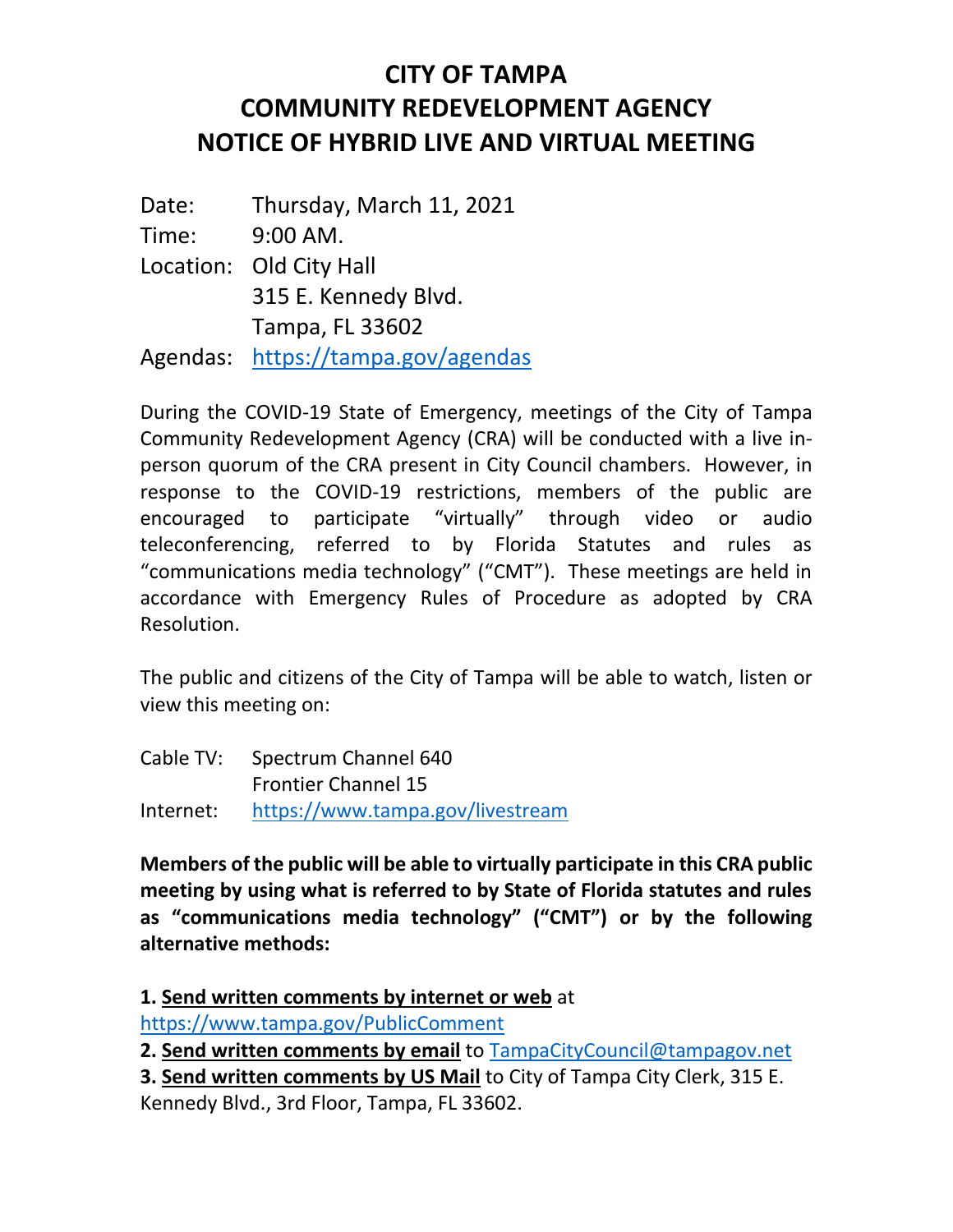**4. Leave voicemail message** with your comments by calling (813) 274-8877 (please follow the prompts when you call).

**5. Speak remotely during public comment with the use of CMT:**

Complete the form at <https://www.tampa.gov/PublicComment> **AND** state on the form under "Request Type" that you wish to speak live during the public comment period. You will then be contacted with additional instructions on how to participate live through the use of CMT.

**6. Participate by using CMT available at Old City Hall:**

Those individuals, who do not have access to a communications media device, have the option of participating via communications media technology, which will be made available to the public by the City of Tampa, during the hybrid live/virtual meeting, at:

## Old City Hall 315 E. Kennedy Blvd., Tampa, FL 33602 (2<sup>nd</sup> Floor)

## *PLEASE NOTE: Use of masks and social distancing inside the building are required.*

All written or voicemail comments for CRA matters must be received no later than **24 hours prior to the meeting**, in order to be distributed timely to CRA members and made part of the record. Registration for speaking **remotely** must be requested at least **24 hours prior to the meeting.**

Written comments should not exceed 400 words. Public comments, prerecorded and remote or in-person using CMT, will be heard at the start of the meeting at the direction of the CRA and should not exceed three (3) minutes unless expressly allowed by the CRA. Written comments received by mail or email will be distributed to the CRA, and will also be included in the permanent record of the meeting. All public comments timely received by mail, email, voicemail or by remote participation via CMT will be afforded equal consideration as if the public comments were made in person.

## **Persons requiring help in accessing these means of public participation should call the CRA Secretary at 813-274-8397 for assistance**.

For additional information, please contact CRA Attorney Morris Massey at [Morris.Massey@tampa.gov](mailto:Morris.Massey@tampa.gov) or 813-274-8792.

Should any person desire to appeal any decision of the Tampa CRA with respect to any matter to be considered at this meeting, that person shall